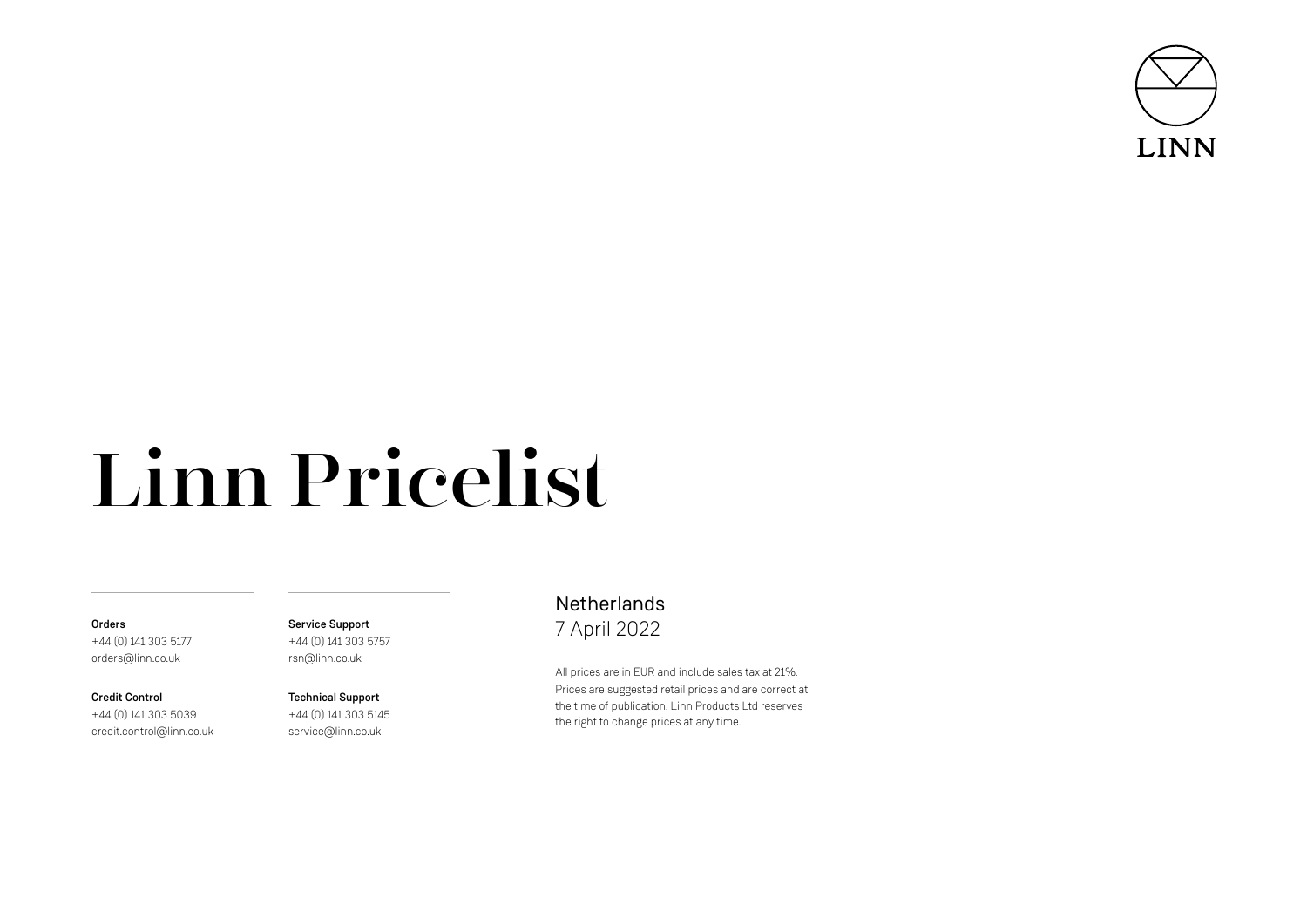

# Sources

NETWORK MUSIC PLAYERS TURNTABLE

| Klimax DSM - Audio (2021)<br>Ultimate streamer with analogue and digital inputs,<br>and Organik DAC.                             | 36,300     |
|----------------------------------------------------------------------------------------------------------------------------------|------------|
| Klimax DSM - AV (2021)<br>Ultimate streamer with HDMI 2.0 switching board,<br>analoque and digital inputs, and Organik DAC.      | 36,300     |
| <b>Akurate DSM</b><br>Intermediate streamer featuring HDMI 2.0 switching<br>board, analogue and digital inputs, and Katalyst DAC | 10.350     |
| Akurate DS<br>Intermediate streamer only, with Katalyst DAC.                                                                     | 9.125      |
| Selekt DSM<br>The most configurable streamer ever. Custom<br>build your perfect DSM.                                             | From 4.840 |
| <b>Majik DSM</b><br>All-in-one streamer, with amps. Just add speakers                                                            | 3.820      |

| Klimax LP12<br>Complete turntable, Klimax spec deck, Radikal<br>(machined), Urika II, Keel, Ekos SE, Ekstatik | 28.220 |
|---------------------------------------------------------------------------------------------------------------|--------|
| Akurate LP12<br>Complete turntable, Akurate specification deck,<br>Trampolin, Lingo, Kore, Akito, Krystal     | 10.110 |
| Majik LP12<br>Complete turntable, Majik specification                                                         | 4.175  |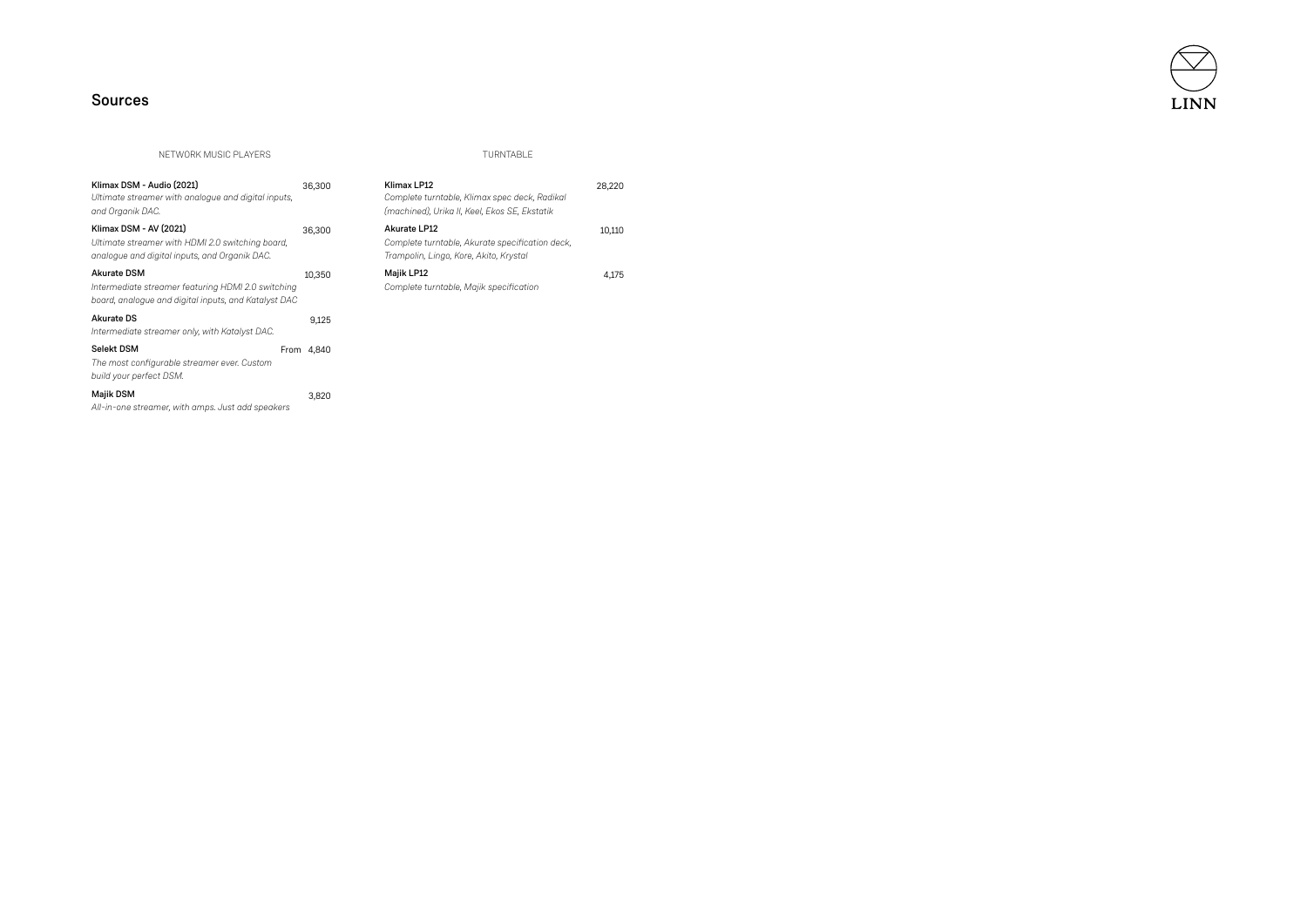

# Complete Systems

| Klimax System<br>Klimax System Hub & Klimax 350 Speakers with<br>Organik DAC              | 89,190 |  |
|-------------------------------------------------------------------------------------------|--------|--|
| Akubarik System<br>Akurate System Hub & Akubarik Speakers                                 | 43,870 |  |
| 530 System<br>Akurate System Hub & 530 Speakers                                           | 19,340 |  |
| Majik 140 System<br>Majik DSM & Majik 140 Speakers                                        | 6,965  |  |
| Majik 109 System<br>Majik DSM & Majik 109 Speakers                                        | 5,310  |  |
| Series 3 System<br>All-in-one Wireless Music System (stereo pair<br>comprising 301 & 302) | 7.480  |  |
| Series 3<br>All-in-one Wireless Speaker (301)                                             | 4,060  |  |

*System prices include speakers in standard Linn finishes. If ordering Fabriks, high gloss or custom finishes for speakers, extra charges may apply (see next page)*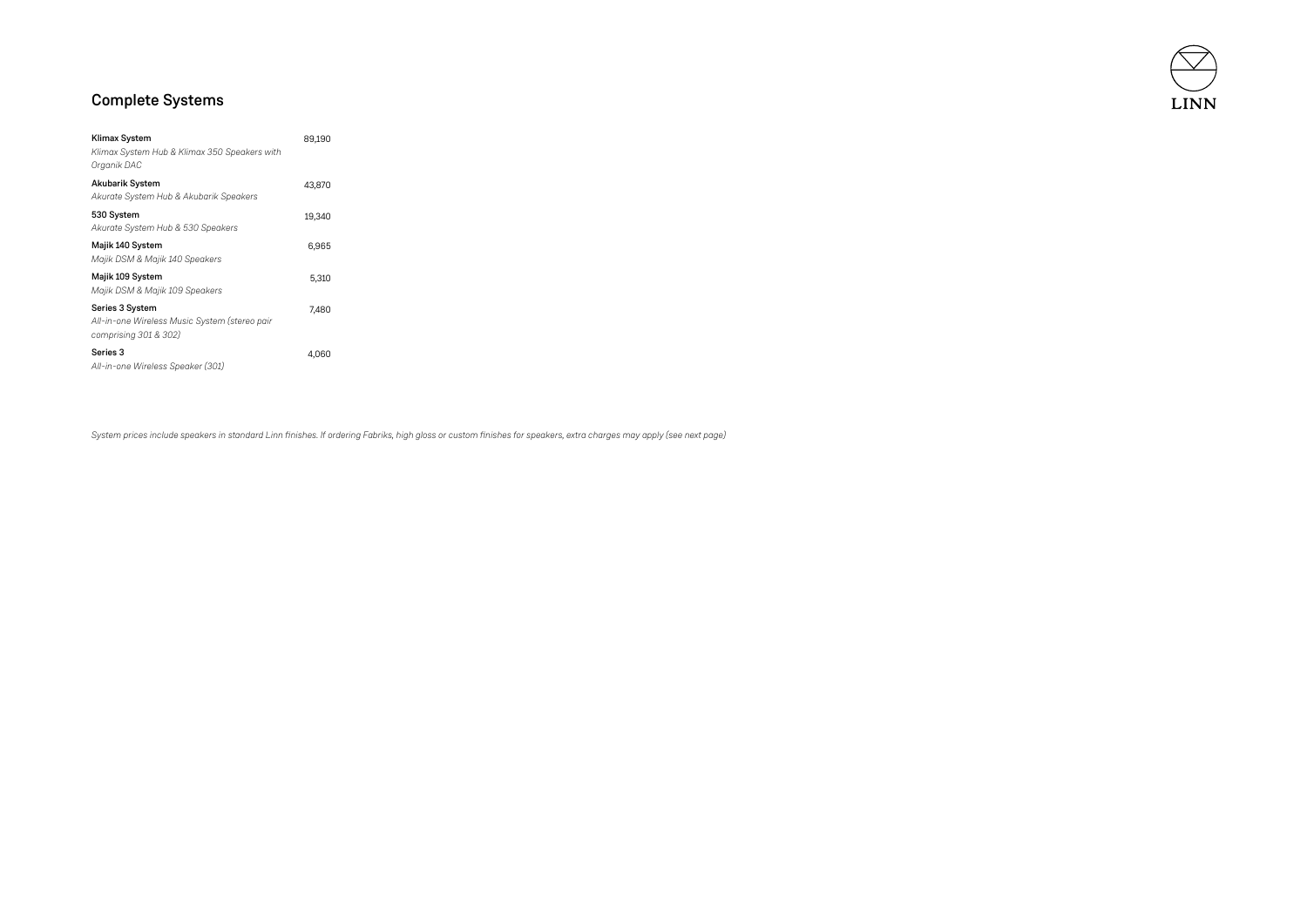# Hi fi Separates



### SELEKT DSM COMPONENTS\*

| Selekt System Hub                                         | 4.840 |
|-----------------------------------------------------------|-------|
| Line Out Module                                           | 484   |
| Requires Standard or Katalyst DAC                         |       |
| Power Out Module                                          | 968   |
| Requires Standard or Katalyst DAC                         |       |
| <b>Hybrid Module</b><br>Requires Standard or Katalyst DAC | 726   |
| <b>Standard DAC</b>                                       | 242   |
| Katalyst DAC                                              | 1.455 |
| <b>HDMI Module</b>                                        | 581   |
| <b>Surround Sound Module</b><br>Reauires HDMI Module      | 1.320 |

*\*When purchased in conjunction with Selekt hub* 

SELEKT DSM UPGRADE S

| Line Out Module<br>Requires Standard or Katalyst DAC      | 605   |
|-----------------------------------------------------------|-------|
| Power Out Module<br>Requires Standard or Katalyst DAC     | 1.210 |
| <b>Hybrid Module</b><br>Requires Standard or Katalyst DAC | 908   |
| Standard DAC                                              | 302   |
| <b>Katalyst DAC</b>                                       | 1.815 |
| <b>HDMI Module</b>                                        | 726   |
| <b>Surround Module</b><br>Requires HDMI Module            | 1.660 |

| Klimax Solo<br>500 W single channel power amp    | 12,180 |
|--------------------------------------------------|--------|
| <b>Klimax Twin</b><br>2 x 200 W Chakra power amp | 10,620 |
| Akurate 4200<br>4 x 200 W Chakra power amp       | 7.255  |
| Akurate 3200<br>3 x 200 W Chakra power amp       | 6.140  |
| Akurate 2200<br>2 x 200 W Chakra power amp       | 5.010  |
| <b>Majik 6100</b><br>6 x 100 W Chakra power amp  | 4.355  |
| <b>Majik 5100</b><br>5 x 100 W Chakra power amp  | 3.955  |
| Majik 4100<br>4 x 100 W Chakra power amp         | 3.575  |
| <b>Majik 3100</b><br>3 x 100 W Chakra power amp  | 3,170  |
| <b>Majik 2100</b><br>2 x 100 W Chakra power amp  | 2.555  |
|                                                  |        |

| <b>INTEGRATED</b>                                                                                             |        |
|---------------------------------------------------------------------------------------------------------------|--------|
| Klimax 350<br>Integrated floorstanding speakers with Exakt<br>technology & Organik DAC. Custom colour finish. | 71.040 |
| Akuharik<br>Integrated floorstanding speakers with Exakt<br>technology                                        | 40,600 |
| 530<br>Integrated Exakt speakers in Linn Collection Fabrik                                                    | 15,080 |
| Series 3 System<br>All-in-one Wireless Music System (stereo pair<br>comprising 301 & 302)                     | 7.480  |
| Series 3<br>All-in-one Wireless Speaker (301)                                                                 | 4,060  |
| Series 3 partner<br>Partner speaker (302) - add to Series 3 (301) to<br>create a stereo system                | 3.420  |
| <b>PASSIVF</b>                                                                                                |        |
| Klimax 350 Passive                                                                                            | 39,250 |
| Majik 140<br>Passive floorstanding speakers                                                                   | 3.145  |
| Majik 109<br>Passive bookshelf speakers                                                                       | 1.495  |

SPEAKERS

### Majik 112 1,155 *Centre channel speaker*

### SPEAKER FINISH OPTIONS

### SERIES 5 ACCE SSORIE S

| Series 5 Fabrik Cover (Standard)<br>Pair of Standard Linn Collection covers         | 552   |
|-------------------------------------------------------------------------------------|-------|
| Series 5 Fabrik Cover (Premium)<br>Pair of Harris Tweed or Timorous Beasties covers | 1,105 |
| 530 Top Plate<br>Pair of replacement top plates                                     | 263   |
| 520 Top Plate<br>Pair of replacement top plates                                     | 235   |
| 530 Stand<br>Pair of replacement stands                                             | 839   |
| 520 Stand<br>Pair of replacement stands                                             | 413   |

### SPECIAL SPEAKER FINISHES: EXTRA CHARGE S

| Akubarik High Gloss (all versions)      | 1.245 |
|-----------------------------------------|-------|
| Majik 140 High Gloss                    | 787   |
| Majik 109 High Gloss                    | 593   |
| Maiik 112 High Gloss                    | 399   |
| Series 5 Harris Tweed Fabrik Cover      | 484   |
| Series 5 Timorous Beasties Fabrik Cover | 484   |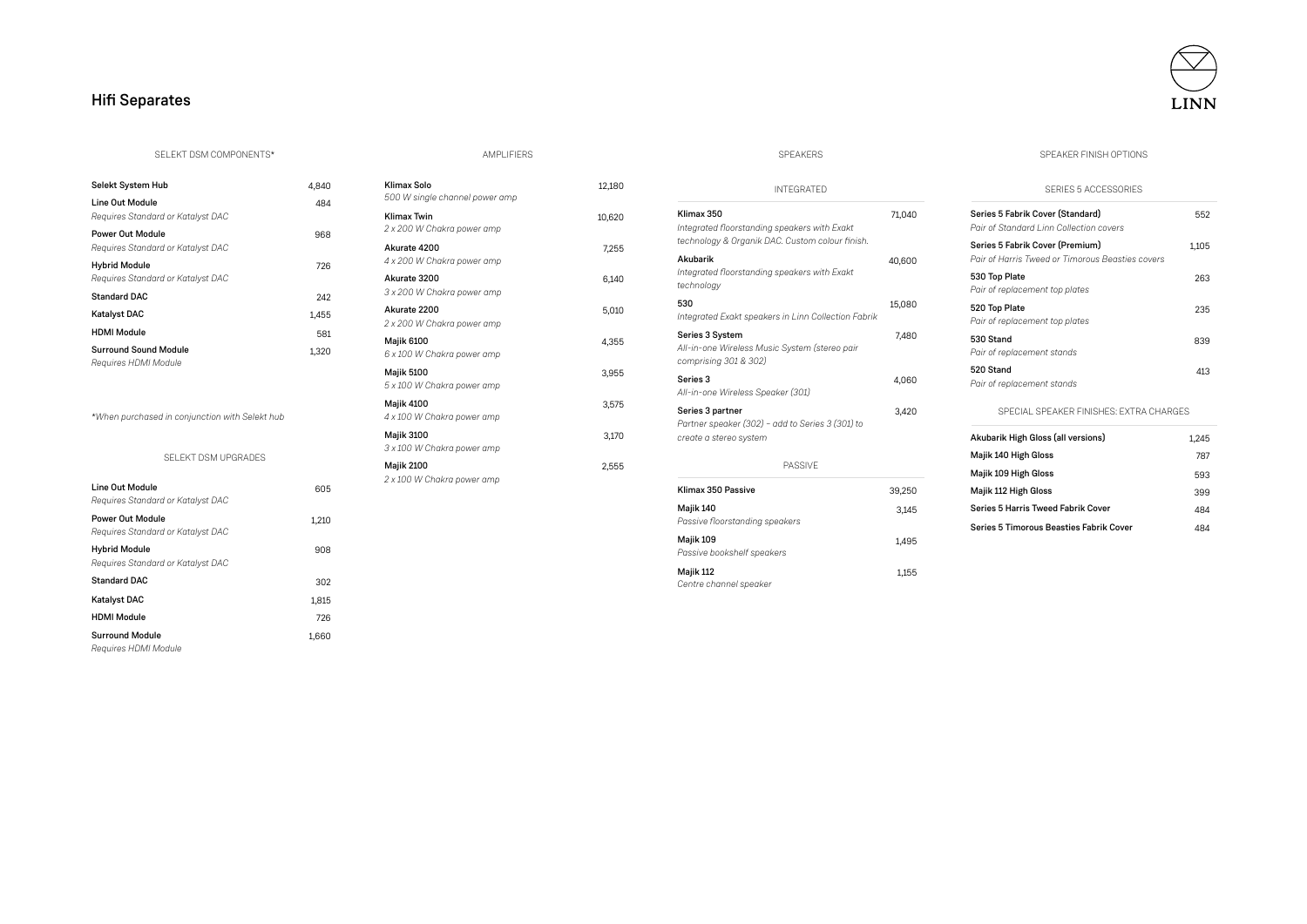# Turntable Components *Configure and upgrade your Sondek LP12*

| LINN |  |
|------|--|

 $1,050$ 

 $2,700$ 

4,420

 $2,115$ 

1,035

Krystal

303

| KLIMAX                                                             |       | AKURATE                                           |       | MAJIK<br>Other LP12 Upgrades                                           |       |                                                                                           |                                                                                                                                                      |        |       |
|--------------------------------------------------------------------|-------|---------------------------------------------------|-------|------------------------------------------------------------------------|-------|-------------------------------------------------------------------------------------------|------------------------------------------------------------------------------------------------------------------------------------------------------|--------|-------|
| TURNTABLE                                                          |       | TURNTABLE                                         |       | LP12 Plinth<br>TURNTABLE<br>Plinth for LP12 turntable, standard finish |       |                                                                                           |                                                                                                                                                      | 808    |       |
| Sondek LP12<br>Separate turntable, deck only                       | 2,455 | Sondek LP12<br>Separate turntable, deck only      | 2,455 | Majik LP12<br>Complete turntable, Majik specification                  | 4,175 | LP12 Fluted Plinth                                                                        | Fluted plinth for LP12 turntable, standard finish                                                                                                    |        | 1,050 |
| SUB-CHASSIS & ARMBOARD                                             |       | SUB-CHASSIS & ARMBOARD                            |       |                                                                        |       | Sondek LP12 Fluted                                                                        | Deck only, fluted plinth, standard finish                                                                                                            |        | 2,700 |
| Keel<br>Machined-from-solid sub-chassis/armboard                   | 3,665 | Kore<br>Aluminium sub-chassis & machined armboard | 1,130 | OTHER COMPONENTS<br>SUB-CHASSIS & ARMBOARD                             |       | Majik LP12 Fluted<br>specification                                                        | Complete turntable, fluted plinth, Majik                                                                                                             |        | 4,420 |
| MOTOR & POWER SUPPLY                                               |       | MOTOR & POWER SUPPLY                              |       | <b>Standard Sub-Chassis</b><br>Aluminium sub-chassis                   | 455   |                                                                                           | Radikal Performance Upgrade<br>Featuring our most precise and responsive                                                                             |        | 2,115 |
| Radikal (Machined)<br>DC motor & power supply - machined enclosure | 7,865 | Lingo<br>Separate power supply for AC motor       | 2,005 | <b>Standard Armboard</b><br>5-layer laminate armboard                  | 71    | motor control unit (MCU) ever.<br><b>Karousel Bearing Kit</b><br>Bearing upgrade for LP12 |                                                                                                                                                      |        | 1.035 |
| Radikal (Standard)<br>DC motor & power supply - standard enclosure | 5,145 | <b>BASE</b>                                       |       | MOTOR & POWER SUPPLY                                                   |       | T-Kable (1.2m)                                                                            | Tonearm cable with RCA or XLR connectors                                                                                                             |        | 442   |
| TONEARM                                                            |       | Trampolin<br>Suspended aluminium base board       | 248   | Majik PSU<br>Power supply for AC motor integrated inside LP12          | 580   | T-Kable (1.7m)                                                                            | Tonearm cable with RCA or XLR connectors                                                                                                             |        | 524   |
| <b>Ekos SE</b><br>Tonearm                                          | 5,530 | TONEARM                                           |       | <b>BASE</b>                                                            |       | <b>Adikt Stylus</b>                                                                       | Replacement stylus for Adikt cartridge                                                                                                               |        | 356   |
| CARTRIDGE                                                          |       | Akito<br>Tonearm                                  | 2,365 | <b>Solid Base</b><br>Aluminium base board                              | 194   |                                                                                           |                                                                                                                                                      |        |       |
| <b>Ekstatik</b><br>Flagship moving coil cartridge                  | 6,655 | CARTRIDGE                                         |       | CARTRIDGE                                                              |       |                                                                                           |                                                                                                                                                      |        |       |
| Kandid<br>Moving coil cartridge                                    | 4,600 | Krystal<br>Moving coil cartridge                  | 1.905 | Adikt<br>Moving magnet cartridge                                       | 710   |                                                                                           | Linn Cartridge Part-Exchange Values                                                                                                                  |        |       |
| PHONO STAGE                                                        |       | PHONO STAGE                                       |       | LP12 PERSONALISATION OPTIONS: EXTRA CHARGES                            |       | <b>Ekstatik</b>                                                                           | <b>Ekstatik</b><br>1,815                                                                                                                             | Kandid | Kryst |
| Urika<br>Built-in MC phono stage (analogue out)                    | 3,515 | Uphorik<br>MC/MM phono stage in Akurate chassis   | 2,995 | High Gloss Plinth (all versions)                                       | 400   | Kandid                                                                                    | 1,210                                                                                                                                                | 968    |       |
| Urika II<br>Built-in MC phono stage (Exakt Link out)               | 3,795 |                                                   |       | Monogram Etched Armboard (Keel only)                                   | 400   | Akiva                                                                                     | 968                                                                                                                                                  | 968    | 303   |
| POWER SUPPLY & PHONO STAGE                                         |       |                                                   |       |                                                                        |       | Krystal                                                                                   | 484                                                                                                                                                  | 363    | 303   |
| Radikal (Machined) & Urika<br>Price when purchased together        | 9,680 |                                                   |       |                                                                        |       | Klyde                                                                                     | 363                                                                                                                                                  | 363    | 303   |
| Radikal & Urika<br>Price when purchased together                   | 7,345 |                                                   |       |                                                                        |       | Adikt                                                                                     | 363                                                                                                                                                  | 363    | 303   |
| Radikal (Machined) & Urika II<br>Price when purchased together     | 9,915 |                                                   |       |                                                                        |       |                                                                                           | Before any trade-in is agreed, the serial number of the<br>cartridge being traded-in must be checked with Linn -<br>please contact orders@linn.co.uk |        |       |
| Radikal & Urika II<br>Price when purchased together                | 7,600 |                                                   |       |                                                                        |       |                                                                                           |                                                                                                                                                      |        |       |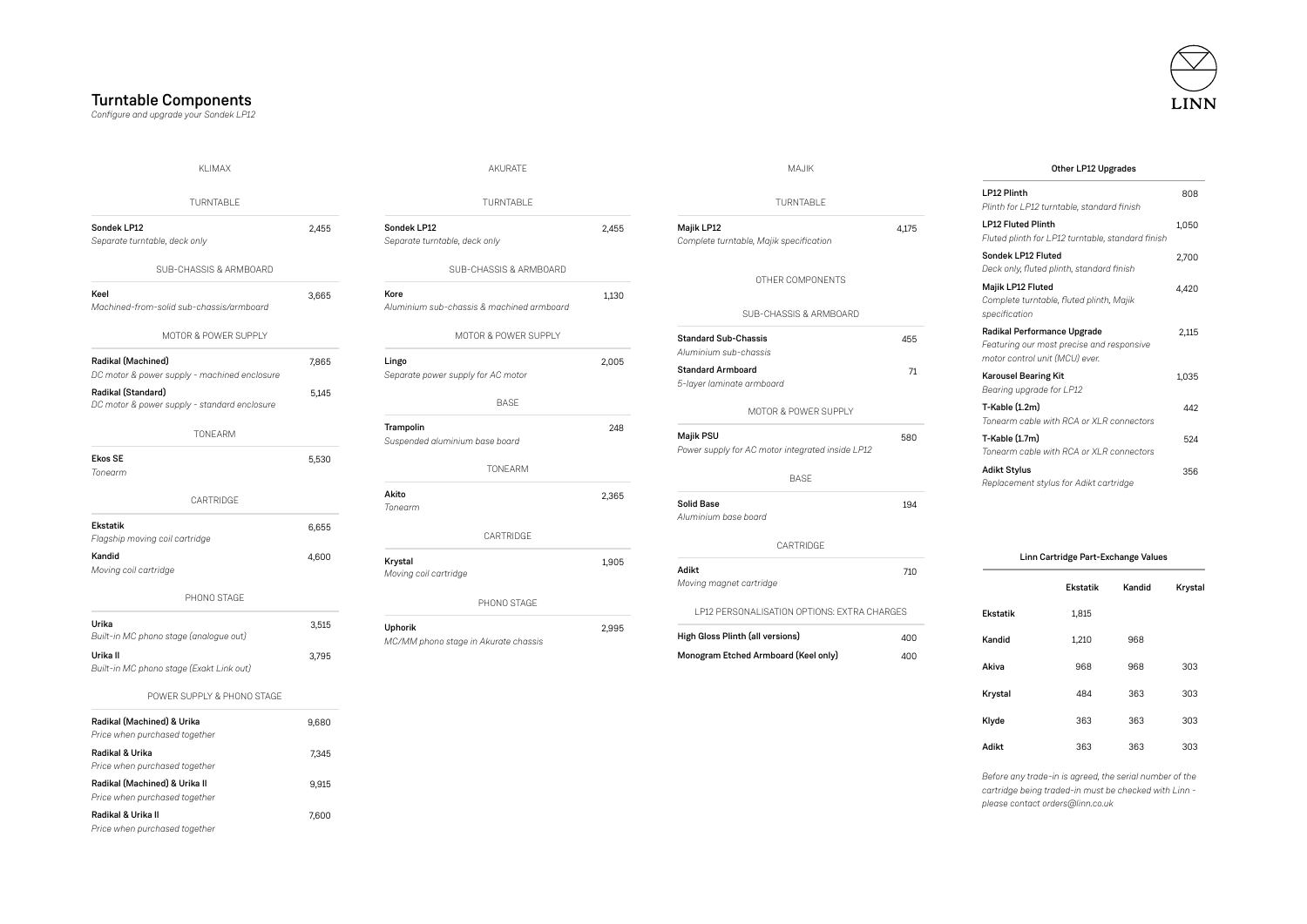# Upgrades

KLIMAX DSM

| Organik DAC<br>Upgrade for Klimax DSM (pre-2021 models)         | 6.535 |
|-----------------------------------------------------------------|-------|
| <b>Katalyst DAC</b><br>Upgrade for Klimax DSM (pre-2016 models) | 5.795 |
| HDMI <sub>20</sub>                                              | 828   |
| Surround Sound Processing (up to 7.1)**                         | 1.660 |
| KI IMAX DS                                                      |       |
| Organik DAC                                                     | 6.535 |
| <b>Katalyst DAC</b>                                             | 5.310 |
| <b>AKURATE DSM</b>                                              |       |
| <b>Katalyst DAC</b>                                             | 2.480 |
| <b>HDMI 2.0</b>                                                 | 828   |
| Surround Sound Processing (up to 7.1)**                         | 1,660 |
| AKURATE DS                                                      |       |
| <b>Katalyst DAC</b>                                             | 2.480 |

### SELEKT DSM

Some Selekt DSM upgrades will incur an additional charge if a new power supply is required. Please check with your Linn retailer.

### Surround upgrade packages for...

Selekt DSM 4,200 *Comprises Surround Sound Processing module, HDMI switching module, 2 x standard DACs, 2 x line out cartridges* Selekt DSM with Integrated Power Amps 5,105 *Comprises Surround Sound Processing module, HDMI switching module, 2 x standard DACs, 1 x power amp cartridge, 1 x combined power amp & subwoofer line out cartridge* Selekt DSM with Katalyst DAC 7.225 *Comprises Surround Sound Processing module, HDMI switching module, 2 x Katalyst DACs, 2 x line out cartridges* 8,130 Selekt DSM with Katalyst DAC & Integrated Power Amps *Comprises Surround Sound Processing module, HDMI switching module, 2 x Katalyst DACs, 1 x power amp cartridge, 1 x combined power amp & subwoofer line out cartridge*

MAJIK DSM (PRE-2020 MODELS)

| <b>HDMI 2.0</b>                                                                                               | 828    |  |
|---------------------------------------------------------------------------------------------------------------|--------|--|
| Internal MM/MC Phono Stage Module<br>Upgrade for Majik DSM (pre-2020 models)                                  | 538    |  |
| <b>SYSTEM HUBS</b>                                                                                            |        |  |
| Klimax System Hub                                                                                             | 18,150 |  |
| Klimax System Hub (2016)                                                                                      | 12,710 |  |
| Akurate System Hub                                                                                            | 4,265  |  |
| Selekt System Hub                                                                                             | 4,840  |  |
| <b>FXAKTBOX</b>                                                                                               |        |  |
| <b>Klimax Exaktbox</b><br>Six-channel Exakt digital crossover & Organik DAC                                   | 19,420 |  |
| <b>Klimax Exaktbox</b><br>Price for 2 x Klimax Exaktboxes when trading-in a<br>pair of Klimax Tuneboxes       | 31,070 |  |
| Akurate Exaktbox (10-channel)<br>Ten-channel Exakt digital crossover & Katalyst DAC                           | 9,510  |  |
| Akurate Exaktbox (6-channel)<br>Six-channel Exakt digital crossover & Katalyst DAC                            | 7.185  |  |
| <b>Akurate Exaktbox-I</b><br>Eight-channel Exakt digital crossover & Katalyst DAC<br>plus 8 x 100 W power amp | 8,545  |  |
| <b>Exaktbox Sub</b><br>2-channel Exaktbox for subwoofers. Compatible with<br>all systems featuring Exaktbox   | 1,875  |  |
| <b>FXAKTROX UPGRADES</b>                                                                                      |        |  |
| Organik DAC Upgrade for Klimax Exaktbox                                                                       | 6,535  |  |
| Katalyst DAC Upgrade for Akurate Exaktbox (6-channel)                                                         |        |  |
| Katalyst DAC Upgrade for Akurate Exaktbox (10-                                                                |        |  |
| channell                                                                                                      |        |  |
| Katalyst DAC Upgrade for Akurate Exaktbox-I                                                                   | 3.105  |  |

*Also compatible with Majik Exaktbox-I*

SPEAKER UPGRADES

| Organik DAC Upgrade for Klimax 350 (Exakt)                                                                    | 13,070 |
|---------------------------------------------------------------------------------------------------------------|--------|
| Exakt & Organik DAC Upgrade for Klimax 350A<br>New electronics, modules & measured 3k arrays                  | 43,860 |
| Exakt & Organik DAC Upgrade for Klimax 350A (Package)***                                                      |        |
| New electronics, modules & measured 3k arrays.<br>Price for upgrade only when bought with certain<br>sources. | 38,620 |
| Exakt & Organik DAC Upgrade for Klimax 350A - Refurb                                                          |        |
| Uses customer's existing modules & 3k arrays                                                                  | 24,830 |
| Exakt & Katalyst DAC Upgrade for Akubarik (Aktiv)<br>New electronics, modules & measured 3K arrays            | 25,170 |
| Exakt & Katalyst DAC Upgrade for Akubarik (Aktiv) - Refurb                                                    |        |
| Uses customer's existing modules & 3K arrays                                                                  | 12,560 |
| Katalyst DAC Upgrade for Akubarik (Exakt)                                                                     | 7,085  |
| Katalyst DAC Upgrade for Akudorik (Exakt)                                                                     | 5,165  |
| <b>DYNAMIK</b>                                                                                                |        |
| <b>Standard Dynamik Power Supply</b><br>Excludes Klimax Solo, Klimax Twin and loudspeakers                    | 703    |

*\* Exakt purchase required to qualify - see terms* 

*\*\* Requires the player to have Exakt Links, HDMI 2.0 board and be running Davaar 68 or higher (Selekt DSM also requires the appropriate number of line out or power amp cartridges on-board)* 

*\*\*\* Klimax DSM, Klimax DS or Klimax System Hub*

*\*\*\*\* Price excludes DAC – please order standard or Katalyst DAC separately*

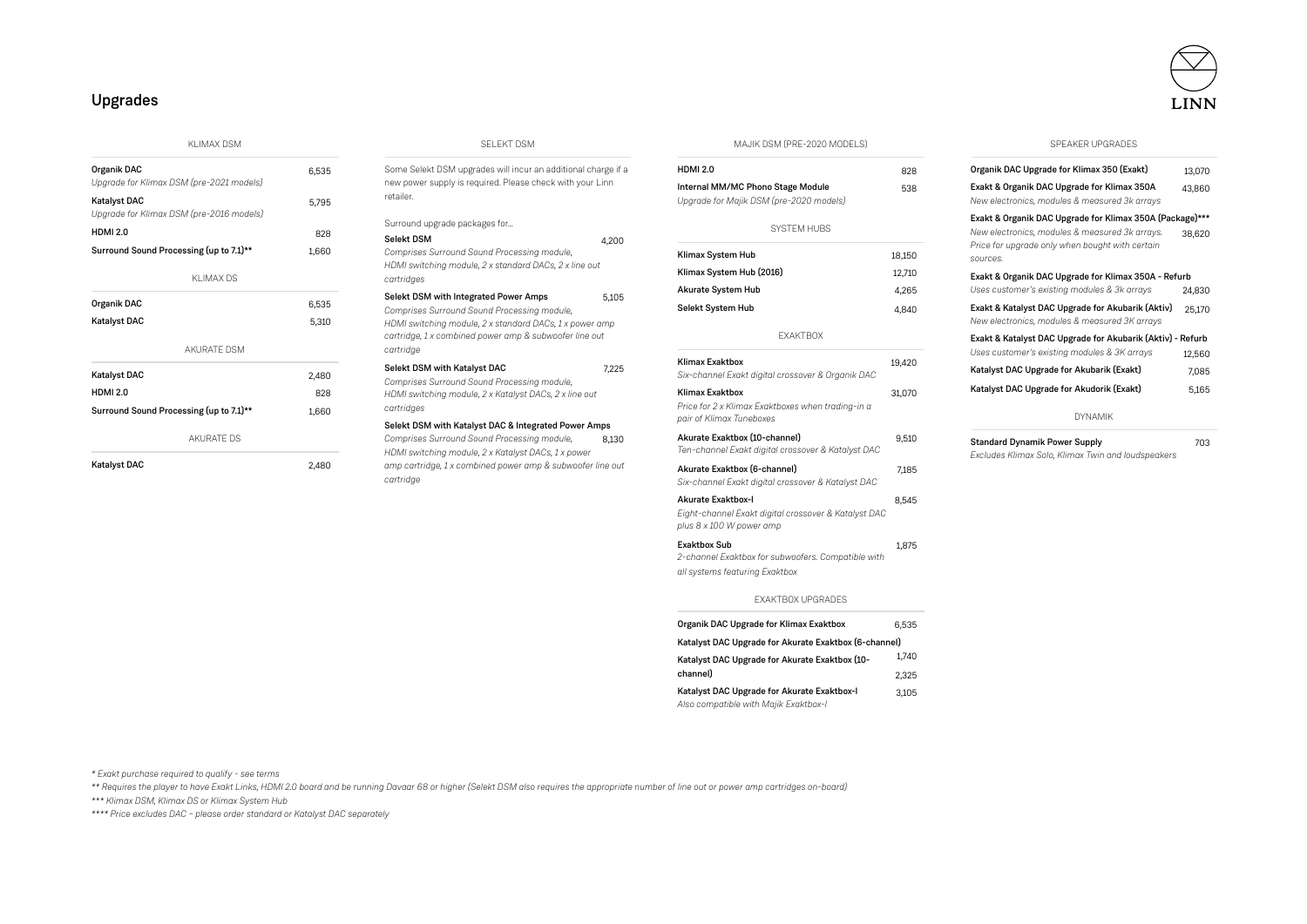

# Upgrades & Accessories

| Majik 140 Upgrade Stand<br>Aluminium stands for better performance (pair) | 593 |
|---------------------------------------------------------------------------|-----|
| Majik 109 Stand<br>Speaker stands for Majik 109 (pair)                    | 289 |
| Majik 109 Brakit<br>Wall-mount for Majik 109 (per Brakit)                 | 56  |
| Series 3 Stand<br>Speaker stands for Series 3 (per Stand)                 | 436 |

SPEAKER STANDS COMPLETE CABLES & ACCESSORIES

| <b>Silver RCA Interconnects</b><br>1.2m, pair terminated with RCA phono              | 384   |
|--------------------------------------------------------------------------------------|-------|
| <b>Black RCA Interconnects</b><br>1.2m, pair terminated with RCA phono               | 157   |
| <b>Silver Balanced XLR Interconnect</b><br>Single 1.2m interconnect, terminated      | 194   |
| <b>Black Balanced XI R Interconnect</b><br>Single 1.2m interconnect, terminated      | 97    |
| Linn XLR Connectors<br>2 x male, 2 x female for silver balanced cable                | 178   |
| Linn RCA Phono Plugs (Red/White)<br>Pack of 2 red / 2 black high quality phono plugs | 179   |
| Linn RCA Phono Plugs (Red/Black)<br>Pack of 6 red / 6 black standard phono plugs     | 110   |
| <b>Skeets</b><br>Pack of 8 floor protectors                                          | 97    |
| CABLES BY LENGTH                                                                     |       |
| Silver Balanced Interconnect Cable<br>Price per metre, unterminated                  | 48    |
| 50m Silver Balanced Cable<br>Drum of interconnect cable, unterminated                | 2,660 |

| 50m Silver Unbalanced Cable<br>Drum of interconnect cable, unterminated | 2.660 |
|-------------------------------------------------------------------------|-------|
| 50m Black Unbalanced Cable<br>Drum of interconnect cable, unterminated  | 772   |
| K200 Speaker Cable<br>High quality 2-core speaker cable, 50m drum       | 2.010 |
| K40 Speaker Cable<br>4-core compact speaker cable, 100m drum            | 2.070 |
| K20 Speaker Cable<br>Speaker cable, 100m drum                           | 952   |
| K10 Speaker Cable<br>Speaker cable, 100m drum                           | 751   |